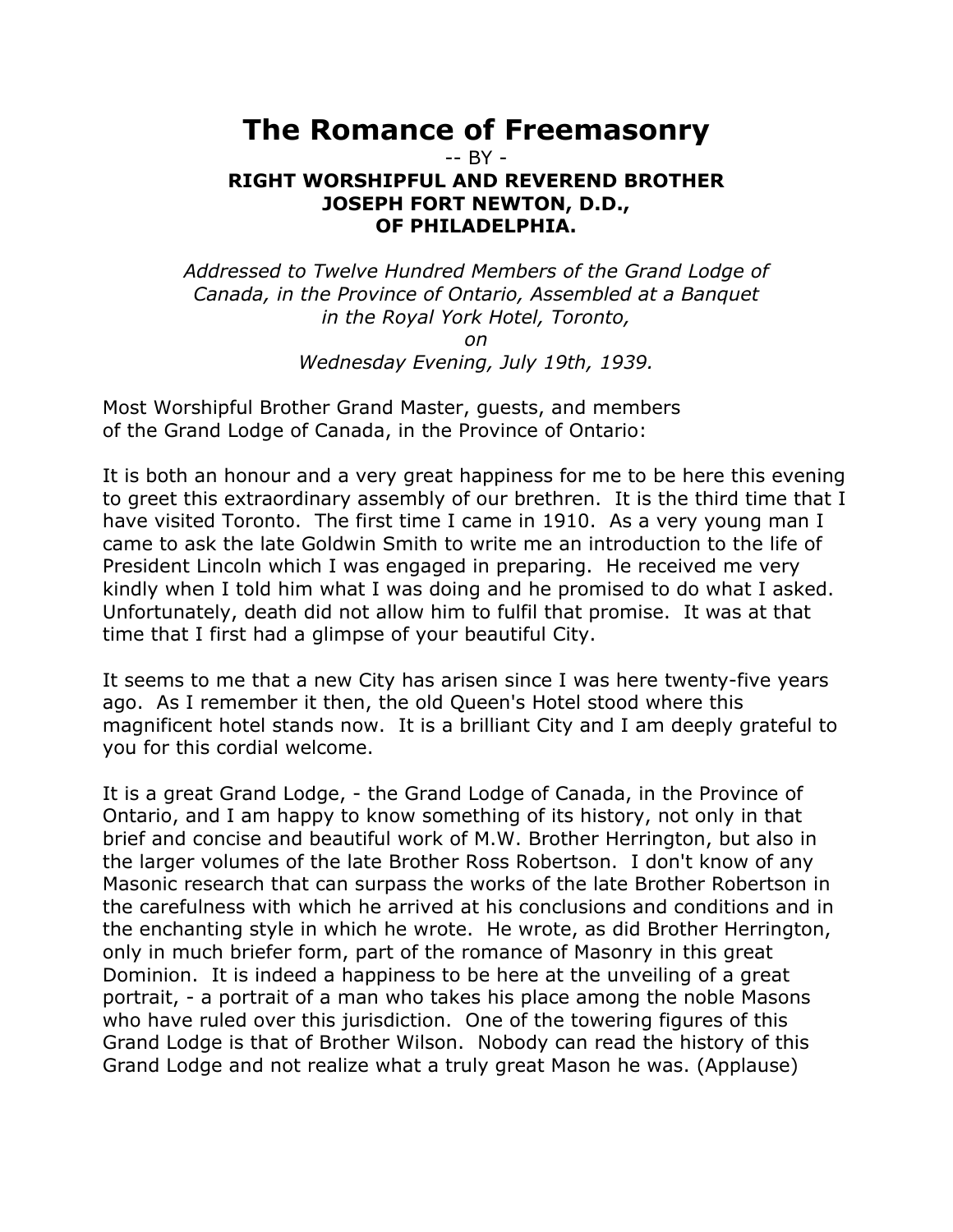He was wise with the wisdom of astuteness, patient as a negotiator over the union of two jurisdictions in the same territory, and one of the most prolific speakers of English that I can recall in the leadership of our Brotherhood. It is a grief to me not to meet Worshipful Brother Ponton this evening. We have been friends for many years and I officiated for him on a most interesting occasion in my church in New York City some years ago when he was married again. He is a very brilliant Mason and I think the best fraternal correspondent in the western hemisphere. I knew he had been ill and had suffered an accident but I had so much hoped that he might be present this evening. I hope the brethren who are near him will convey my greetings and remember me to him with special affection. This is a wonderful assembly and I like your spirit of fun and frolic. We do not have as much fun in our lodge as it is mostly made up of old Masons. I want to talk to you this evening, if I may, on the 'Romance of Masonry.'

The great introduction to which you have listened will show you my interest in Masonry began before I was born and I owe it to the life of my father. Yes, it is true, that from the earliest years when I heard that history it warmed my heart. It filled me with a strong urge and put such a stir in my heart that I wanted to follow it from my earliest boyhood. It showed me a great brotherly love to the wives and orphans of many unfortunate fellows. And as I have gone on through life and have seen more of the cruelty of the world and of the unbelievable hardness of the human heart, I have realized that Masonry is one of the great poems of the world. It is romantic in its origin.

I remember very well asking for admission to the Brotherhood when I was a young minister. When they were good enough to allow me to enter, I seemed to be in a whispering gallery where voices were trying to speak to me out of the past and tell me wise and good and beautiful truths. I wondered if the men in that lodge realized the full meaning and the far-echoing and haunting meanings of the symbols round about them. I wondered if they realized that they had in their hands the shadow of something great and wonderful and I wanted to know all about it. And in the evening, after I had received the third degree of Masonry, I asked if there was any book that would tell a young man all about what it is and whence it came and what it is in the world today. Nobody seemed to know of that kind of book. Then I asked the Master a lot of questions. He was a good man and a good Master and knew a good deal about Masonic Law, but he was not widely enough informed of the story of Masonry.

Then I moved to Iowa. Far back in the history of that Grand Jurisdiction, the first Grand Secretary of the Grand Lodge of Iowa in some way induced the Grand Lodge to appropriate the magnificent sum of five dollars to start a library. He did not stop. He kept at it again and again until he built one of the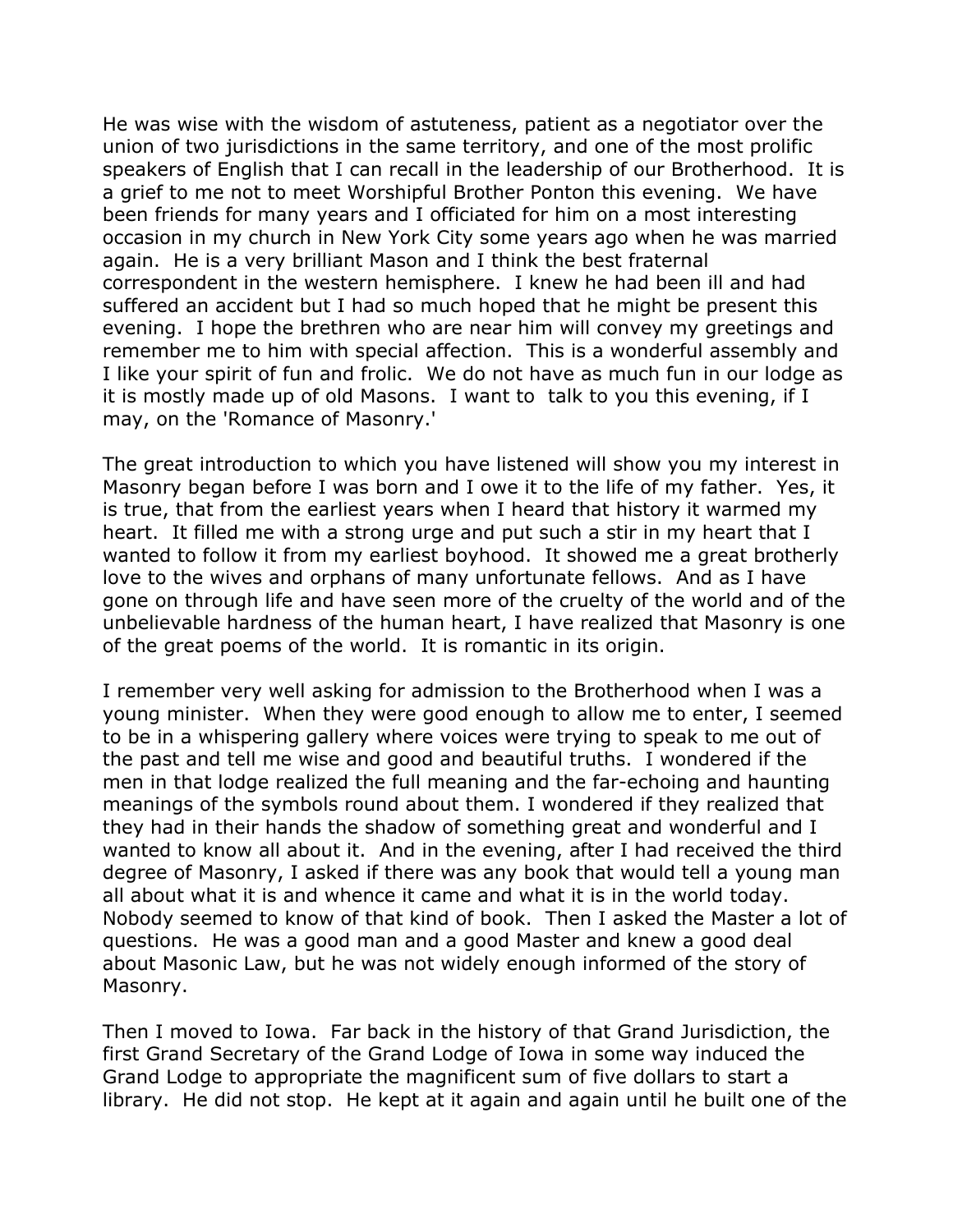greatest Masonic Libraries in the world. Some of you Masons have visited it. If you want to do any research in the field of Masonry, that is the place to do it. He had the genius of a book collector and how he got some of the books without being arrested for housebreaking, nobody was ever able to understand. And there it was,- right at my door. About the same time I became Grand Chaplain and having told this story about a desire for this book, the Grand Lodge asked me to write such a book for the Grand Lodge, and I did. Going back and back and back, sifting all kinds of wild legends, I sought to find the real facts about real Masons and put them forth in an understanding way. That little book appeared in 1914 and has gone all over the Masonic world. It is the only book that has the imprint of a Grand Lodge. Later, while living in England, I did more research and went through it for mistakes and then brought out a revised edition. It was translated into Dutch and used as a text in the Netherlands. It was also translated into Swedish and was used in the same way. It is printed in Portugese and Syrian and in German and there is a copy in almost every Masonic Lodge all over the world. So it has gone from place to place because the need I felt had evidently been widespread, and for the past thirty years I have tried to do two things; first to induce Masons to know more about Masonry; second, to convey knowledge to them that they may be able to know more intelligently of the constructive life of truthful Masonry. Yes, it is a romance. It was romantic in its origin. Let me sketch it briefly.

The world has cracked up and gone to pieces, not for the first time nor for the last, with wars and then stretches of peace and re-organization all in our generation. The cozy, comfortable world of the Middle Ages was shattered by the Revival of Learning. It was broken up politically by the advent of nationalism, by the people of the north outside of the old Roman Empire. It was later upset by the Industrial Revolution and still later by the march of the victory of modern science. The Roman Catholics gave to the men of the Middle Ages a shrine that still stands. It may be found useful again. We have found today, in the breaking up of the Middle Ages, that they had two commanding philosophies of life but with the breaking up of the Middle Ages, as far as is realized, we created our modern world, and from among them - Free Masonry, instead of a response of an unformulated aspiration.

It was in a very casual way that a few conceived the idea of the Grand Lodge. There never was such a thing before. They did not know they were doing anything great, - and that is the way it was done. They never sat down and planned the thing deliberately. They didn't even keep any minutes of the proceedings of the famous evening. No minutes were kept for some little time. None were published until 1723. I have great pleasure in reminding you that the constitution of Freemasonry was written by a clergyman. That is why it has never been amended. (Applause) Of course that clergyman was a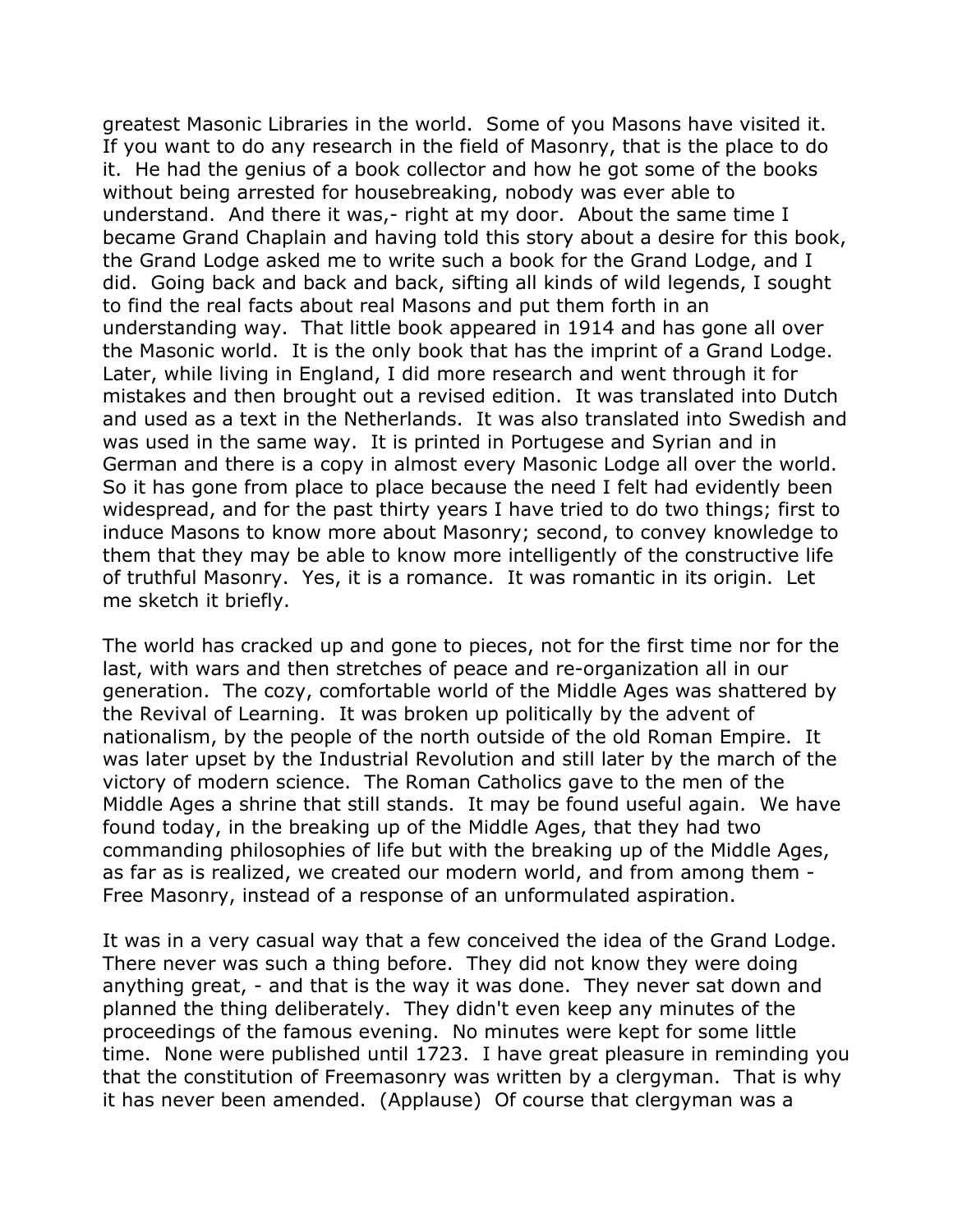Presbyterian. When I read the constitution it sounded like a product of a General Assembly.

The first Grand Lodge was established midway between the journals of John Fox, the Quaker, and John Wesley, the Methodist. That is a chronicle that broadens out like a picture of that century. I used to take a copy in my pocket when I went all over England just to see if I could find a place he had not been. It was a curious England. It was a time of moral decline and you remember the famous sermon describing the moral slump and chaos where the churches were empty and the clergy were sometimes drunken.

Yes, it was a time when the very depth of hidden human need was met by some divine response and as at all times when real religion is at altogether too low an ebb people argued about religion and pummeled each other with Bibles to get the better of the argument. When men have nothing real to argue about, they argue about religion. Our William Penn gave that epigram. When they do that, they do it in the name of religion, that which religion forbids. The country was cut up and divided into religious sects so small that you have to call them insects. It was at that time when Anderson sat down and wrote that article in which he said, "In olden days, Free Masons were obliged to be of the religion of the country in which they worked." Now the religion of Masonry is that in which all good men agree - agree to be good men and true; men of honour and of honesty. And they agree that each Mason may follow the dictates of his own conscience; may practice the religion of his own choice. And so they made Masonry a centre of union to those who would otherwise be kept at a distance, - a centre of friendship.

That was the purpose of the organization as set forth in our Constitution - a great centre of friendship and a focus of fellowship to bring men together that they may know and understand and therefore love each other. It was not our desire to reform the world but just to make friends of men in the world, bring men a little closer together so that each could feel the heartbeat of the other and sit down and sing together and learn to be friends.

Brethren, there is nothing that this distracted world needs now more than the making of friends among men. No wonder in that time of loneliness men were ready to be drawn together as they will be shortly again. The end of the world has come and that is what has brought us now very close to the end of the human world. No wonder the romance of Masonry grew so fast. It was needed. Men underneath their sectarianism wanted to be friends as I believe they do in their hearts today in spite of high walls and fortifications. I believe if we knew, what is going on in the hearts of men we should discover that their deep hunger is for a greater friendship for each other. I believe that the religion we need is one of great friendship and good will. So Masonry grew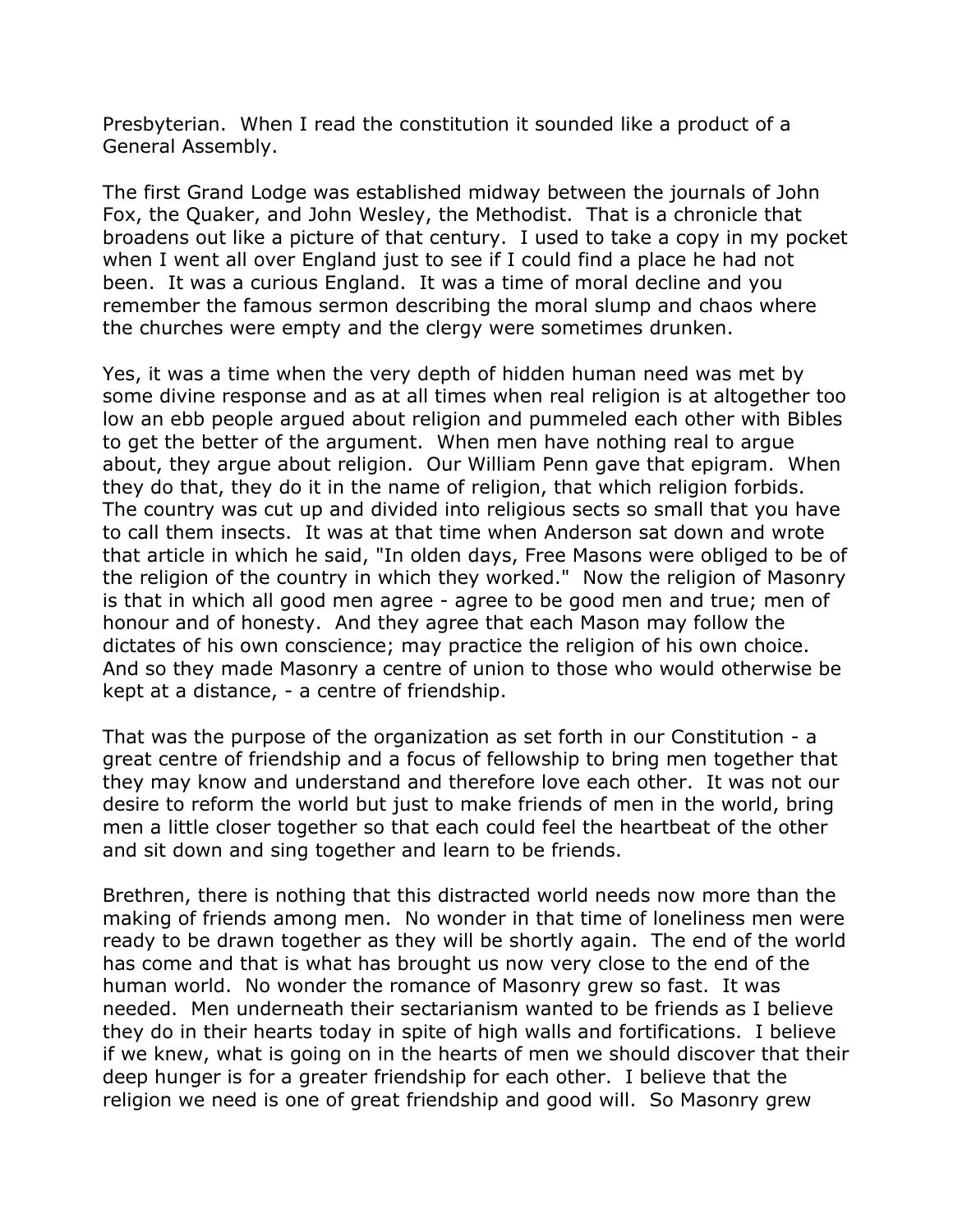because it was needed, because it ministered to something that men must have.

It grew so fast that at one time there were four Grand Lodges in England. There was a Grand Lodge of all England and two subordinate lodges. Then there was indeed an interesting contest between two lodges. They had contests, - these two lodges, and the Grand Master of the Grand Lodge loved to write letters to these lodges and encourage them along. I have read some of the letters he wrote and he really loved the men with whom he was engaged in contest. After all, it was a contest between these two lodges and not a conflict. There was rivalry, but no wrangling. That is as it should be between Masons and when I read the letters he wrote to the men I knew he had the heart of a true Mason, and I love him for it. One Grand Lodge adopted the British Army and the other the Navy and between the two they spread all over the face of the world. They brought it to this country and Massachusetts and Pennsylvania are still debating which has the honour of being the oldest Grand Lodge. Living in Pennsylvania, I must take the side of Pennsylvania, of course.

We had a great debate with Massachusetts and Maine not so long ago. The beauty of the debate was that they both happened to be right, each from his own point of view. Massachusetts is right in saying that they had the first lodge (in Boston) and Pennsylvania is right in saying that they were the first constituted lodge under the jurisdiction of the British obedience. But the first lodge in Pennsylvania was born in 1731 of which lodge Benjamin Franklin was Master in 1734. It was authorized in 1735 by the Grand Lodge of Ireland. But we had a good time arguing it out. I do not know whether you would be interested in part of the romance in the making of the Republic to the south, in what we call the War of Independence and you call a disruption of the Empire. It was largely due to Freemasonry which was the only intercolonial network through which the thirteen jealous colonies could possibly work together. It was not easy to get a system that would get the colonies to work together. They had no common form of government. The Church could not do it. It was divided. In New England you might be turned out in the snow with the hope that you might freeze to death. You might be hung by the society of friends on Boston Common. It was a very unfortunate thing to be an Anglican in New England in those days. On the other hand, if you lived in Virginia in the south, and were a Methodist, you had an equally hard time. You had to pay higher taxes. They even had a law on the statute books permitting the burning of heretics. They never enforced that law because they were much too interested in fox-hunting to bother and so the law was never enforced. Those conditions are true of every one of the Commonwealths of our Republic. I could tell you almost without end of my Mother Lodge in Texas. We had a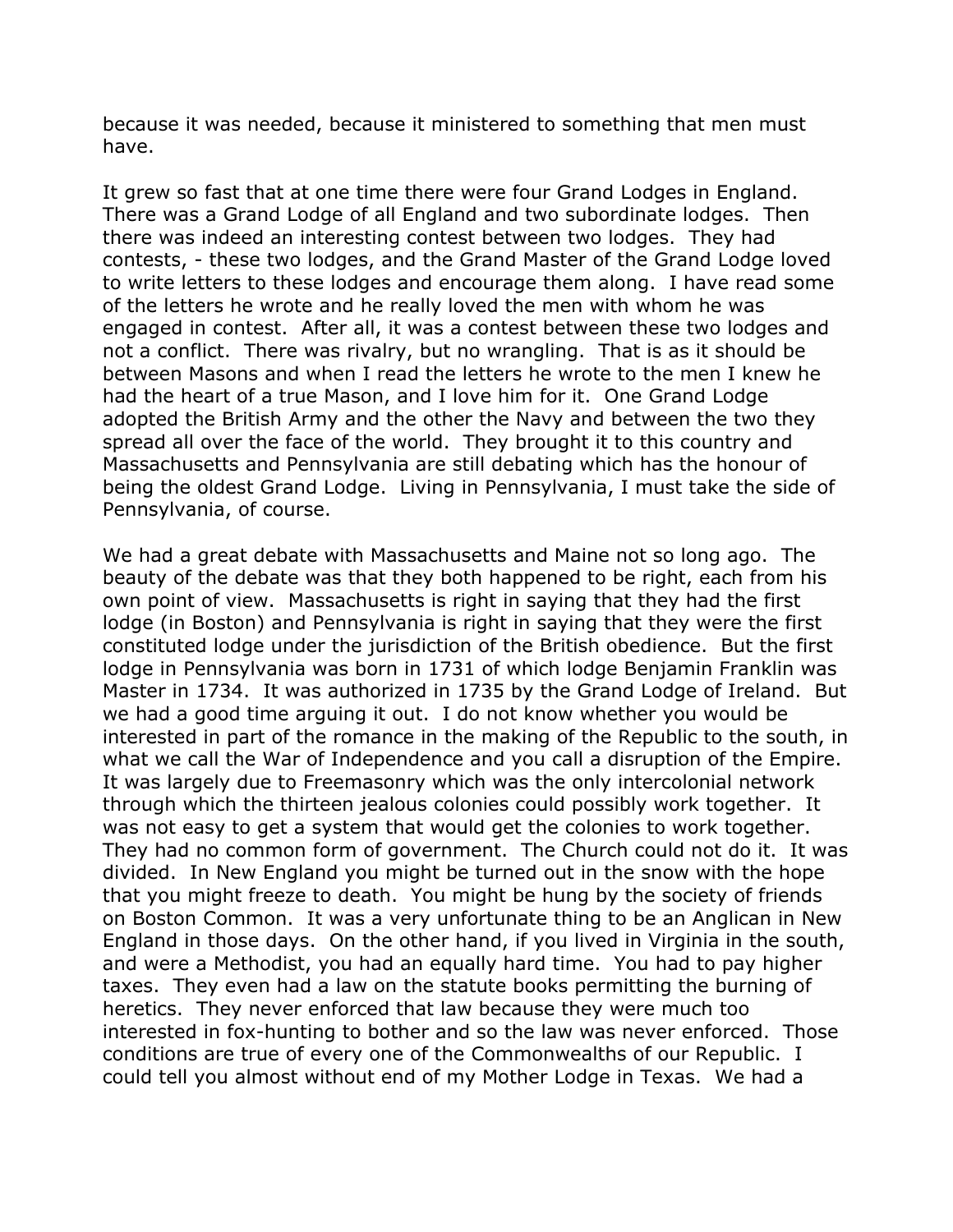revolution of our own in Texas and set up a Republic. We defeated the Mexican army.

My Mother was born in Texas when it was a Republic, before it was even a part of the United States. And if you go to the capital city of that State you can see the French Embassy there where the Ambassador of France lived. Holland Lodge was the Mother Lodge out of which grew the Grand Lodge of Texas. The public school system of Texas was revised in Holland Lodge. The men that carved out the Commonwealth, who organized and framed the law, were members of Holland Lodge. Or take King Solomon's Lodge. They did the same thing in that Commonwealth. Or St. John's Lodge in Philadelphia. They did the same thing. This is the way the public schools of New York were established. The Grand Lodge conceived the idea of a school, free, for underprivileged children. After awhile it grew out of all bounds and beyond the powers of the Grand Lodge and was then taken over by the State. But I dare say that it was true in this Dominion, that the men who set up these institutions of liberty, schools for greater enlightenment, - and I might say that this was not an easy thing to do, - were men of our Fraternity, brothers and builders. Masonry has always made men. It is a great romance, I tell you. If I had the time to follow it through with you this evening, I believe you would all agree with me that it is a great romance. I want the young men here to go back to their places, realizing what a great tradition they stand for. Among the most precious of spiritual possessions of the English-speaking people is the human spirit and enterprise of Freemasonry. It is a shining tradition. It has been a shining tradition wherever it has gone, as you will have learned from the remarks made by the Grand Master of Quebec this evening. It is a tradition of life and liberty and loving kindness which some are trying to tear down today.

If it has been a romance in the past, will it be equally as romantic in preserving the inheritance of my fathers and yours and our common race? Think of what would happen to civilization if the first thing to be destroyed is the Masonic Fraternity.

They tried to destroy it in Switzerland last year and made a cunning attempt to do so but fortunately were thwarted. If Masonic Lodges are the first thing to be closed, the second thing is the Christian Church. They stand or fall together because both rest on the same faith and the same dignity of human beings. When one falls the other falls, too. When man loses faith in himself he loses the sense of his own worth to his race and to his God. He loses the vision of his own rights that are imbedded in his nature, placed there by God and, if democracy of this kind goes down, Christianity follows it. This is the desperate cynicism of our day. Civilized society is endangered by the sudden and unaccountable advent of a spirit, - sinister and ghastly and ruthless. The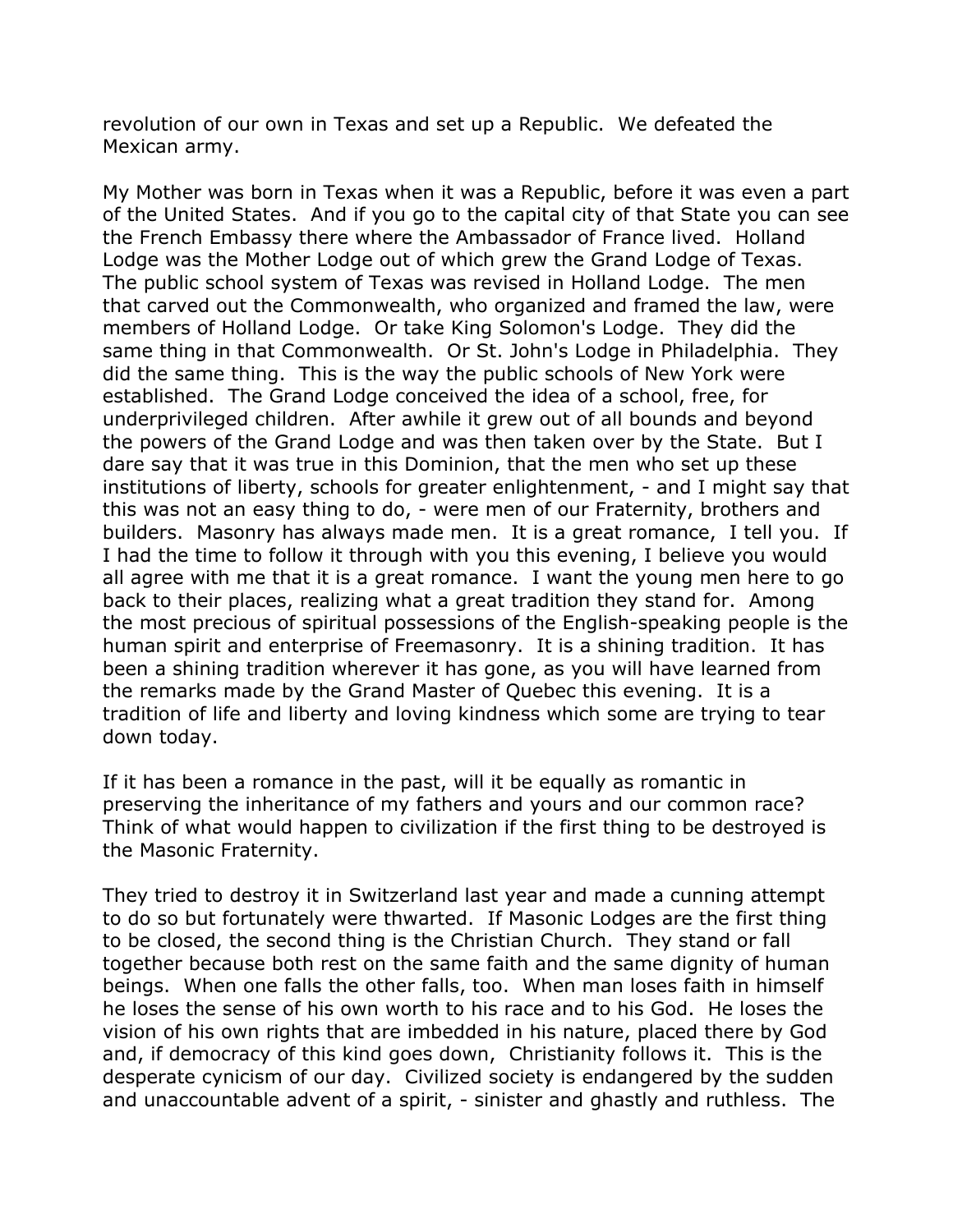old Caesarism was much different. There was dignity and law and jurisprudence in the old Roman Law and there were many great lawyers. We are in the grip of blind idealism. It is a time of great danger in history as you well know. Culture is in the eclipse. The toms-toms of war are heard incessantly. It is not a time to be nervous. It is not a time to lose hope. But, if the civilization that was built up so patiently is to be preserved and passed on, it will take all the fortitude and spiritual vision of Freemasonry, with the Christian Church, to take a great part in that enterprise.

Temporarily, at least, we have suffered along with the Christian Church, along with the universities, along with all those lovely and beautiful agencies and institutions that have been built up for the refinement of mankind.

Some of us feel a little discouraged. We are sick of the world in which we live. We want to get out of the net in which we are caught. We would like to have a little rest before beginning again to join hands with like-minded men and women to rebuild the temple of liberty and culture and reason and kindness which these incredible nitwits have torn down. It will take a long time to rebuild it, but it must be done, and it will be done when sanity returns to this insane world.

Three years ago a book was written in which the writer said "These things are behind us: human sacrifice, religious persecution, the subjection of woman, punishment without trial, torture by responsible authority, irresponsible government, the right to go to war regardless of treaties."

These things, the writer said, are behind us! No, they are right before our eyes! No optimist is worth his salt who does not see everything that the pessimist sees.

That is the kind of world in which Masonry with its gentleness, its loving kindness, its patience, its spiritual faith and its moral philosophy, is trying to build. At least it can build men up in spiritual strength and moral integrity, so that if the world cracks up we need not crack up too.

Edward Gibbon, in "The Decline and Fall of the Roman Empire," gave five reasons for the collapse of that civilization which plunged the world into the Dark Ages. It was a great empire, perhaps the greatest the world has ever known, when the genius of the Caesars picked up the jigsaw puzzle which Alexander the Great had left, and made a Roman Empire. It was the first time the world had unity based upon law and not merely upon force. Wherever the Roman legions went they made roads, they set up courts; and to this day their jurisprudence is a precious legacy of our race.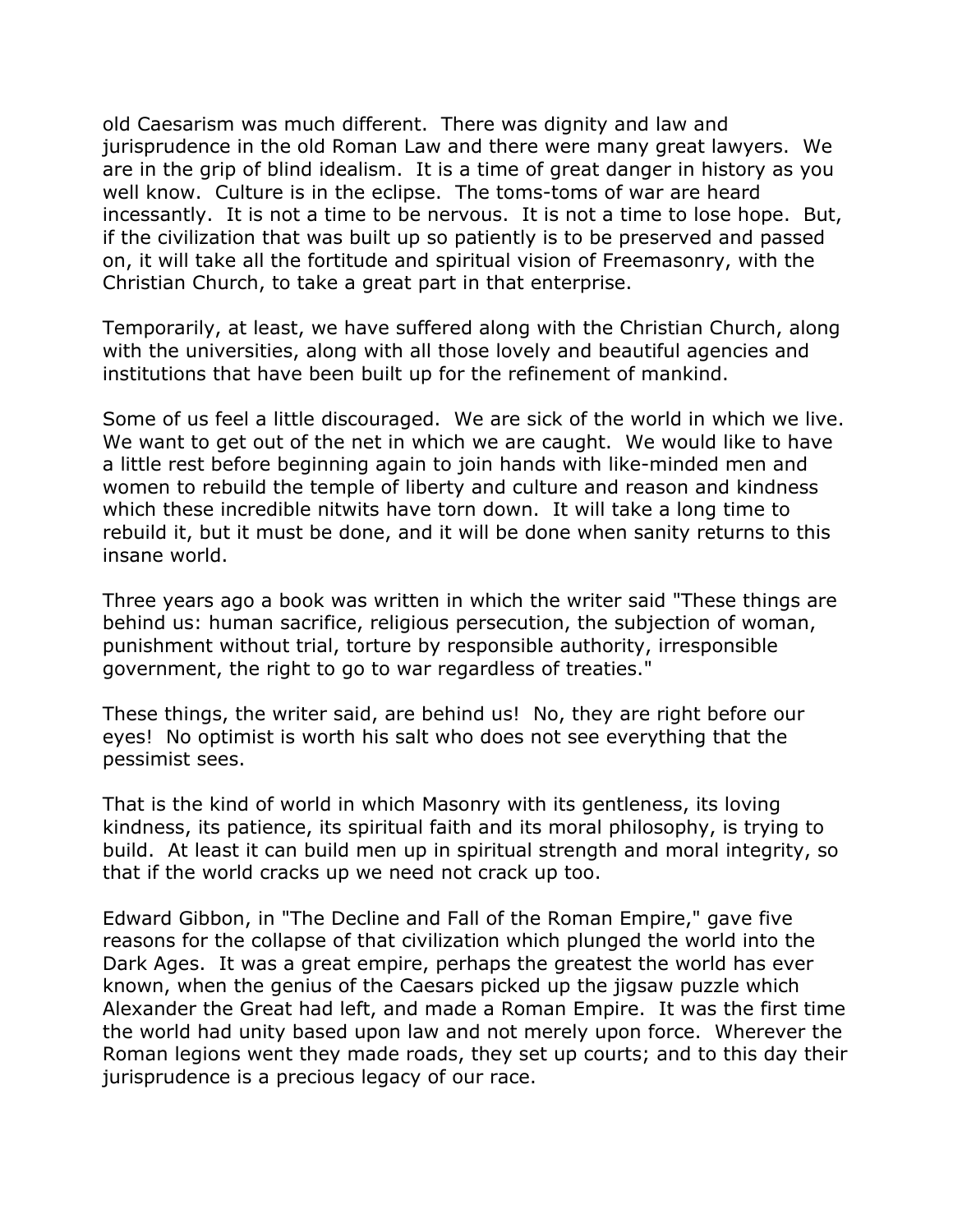Why did the Roman Empire collapse? For five reasons, as Gibbon read the record:

First, the rapid increase of divorce; the undermining of the dignity and sanctity of the home, the basis of human society.

Second, higher and higher taxes and the spending of public moneys for bread and circuses.

Third, the mad craze for pleasure; sport becoming every year more exciting and more brutal.

Fourth, the building of gigantic armaments when the real enemy was within, in the decadence of the people.

Fifth, the decay of religion, faith fading into a mere form, losing touch with life and becoming impotent to guide it.

It looks like an untouched photograph of much of the life of our time, does it not, brethren?

Some of our people are very much afraid lest the alien "isms" which infest the earth may affect our body politic with some germ, red or black or some other color. They have a right to be afraid if these trends which brought Rome down cannot be arrested.

Christianity grasped the crumbling, classic world when Rome fell, reshaped it, and saved its culture. But if that faith grows dim in our hearts, what hope have we for our own civilization?

This is a dark picture. To be truthful, one must paint it so. The misgiving in my own mind is back in your minds, too, as I well know. Who knows his way out? Who can see through the mist and the fog?

But, brethren, we believe in God. We are taught that, as one of the first as well as one of the last lessons that Masonry teaches. To me the present world situation is a complete and overwhelming demonstration of the truth and validity of the principles for which Masonry and the Church stand. It is not because men have obeyed those principles that the world is what it is. No; it is because those principles have been repudiated.

It was a great German poet who said that the history of the world is the judgment of the world; and the history of today is the judgment, based on the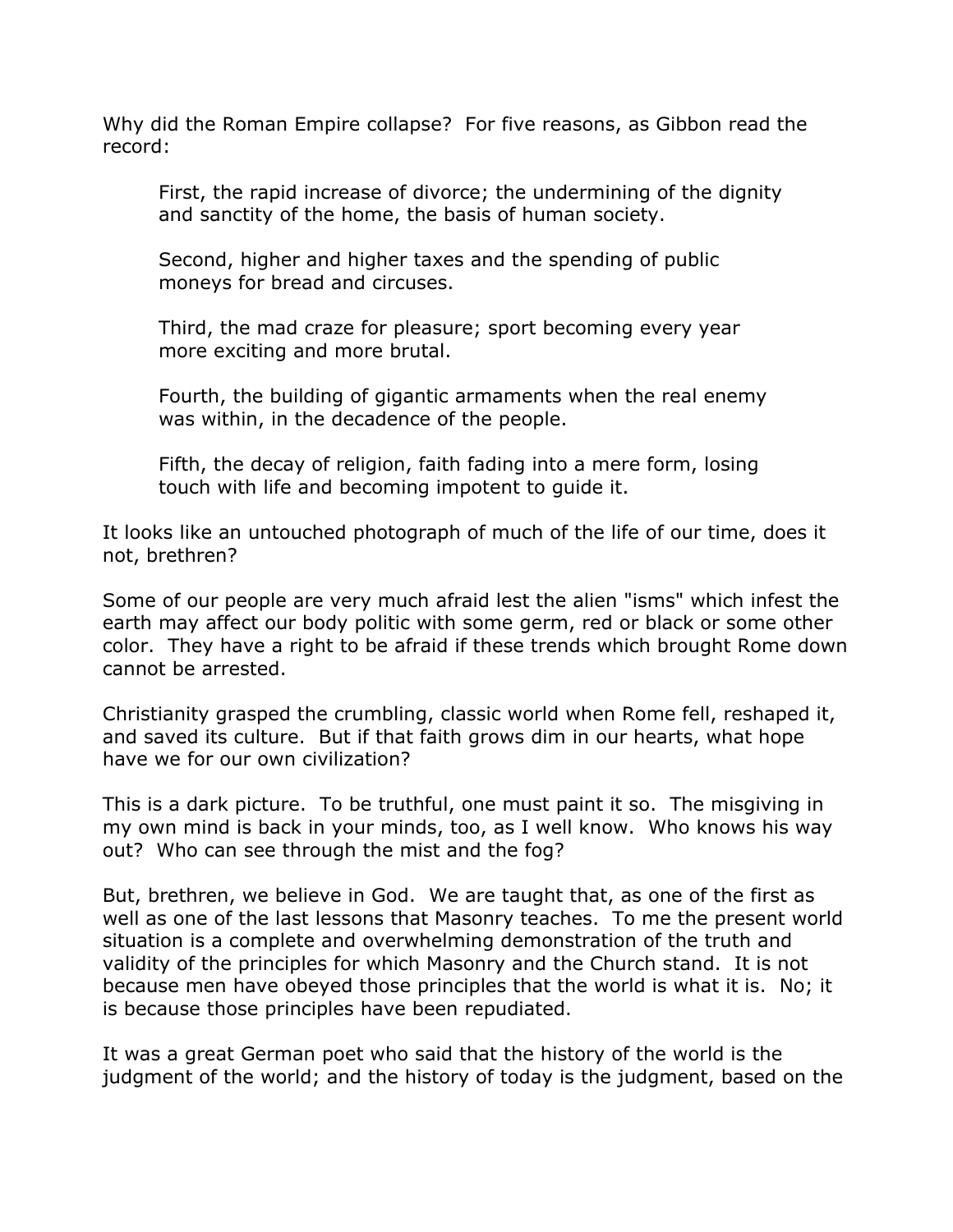word of God, that the world is on a wrong basis, going in a wrong direction, and "unmerciful disaster follows fast and follows faster."

Everything that is not built up on the truth will fall down. A lie cannot stand. The moral order of the world, the moral order of the universe, is against the social and political order of the world.

That is the great hope, to me, and the only hope I have left.

During the year two charming brethren wrote an open letter to me in the press. A most courteous and kindly letter it was, in which they referred to my talk some time ago asking for a "united Masonry in a divided world." They said many interesting things, some that I did not know - and it is better not to know so many things than to know some things that are not so! But it was a most gracious letter; and one of their criticisms, if so gentle a chiding could be called a criticism, was that I put entirely too much religion into Masonry.

That may be so, brethren; but I cannot help it. God put religion into Masonry. It is one of the forms of the spiritual life, one of the most beautiful forms; and outside of my home and the house of God it has my devotion as nothing else has. Do we not need such a great world fraternity as this? Built of spiritual faith; the faith of God the Eternal. The God who is the reason for our existence. The explanation of our being. The consecration of human life,- the faith of man; made in His own image and endowed with a spark of spiritual God-fire.

 We need faith in life itself. Not once when I was a young man did I ever hear anybody ask the question, - "Is Life Worth While?" Not once. There were things in life that we did not like in those days, but it never occurred to us to question the value of life itself. I remember the shock that came to me in reading a book entitled "Is Life Worth While?" The question which so many young folk ask in a mood of futility and despair. And I remember, too, the inspiration I got in reading an essay written by an old and grand teacher. He said, "Yes" if you make it so it will be worth while. You will not find it to suit you, you must make it suit you. Take the raw stuff of life and give it shape. That struck a thought and a response in my heart. Always life is worth while if hearts are sound and true. But it will take heroic hearts and well established hearts to stand and keep their poise through the devastating influences that swirl about us in our time.

I go out a great deal with young people and I talk with them and I know something of what is going on in their hearts. I believe the mood of futility is beginning to ebb. I saw that reflected recently in the youth conference which has just been recently adjourned. They were confused. What they wanted to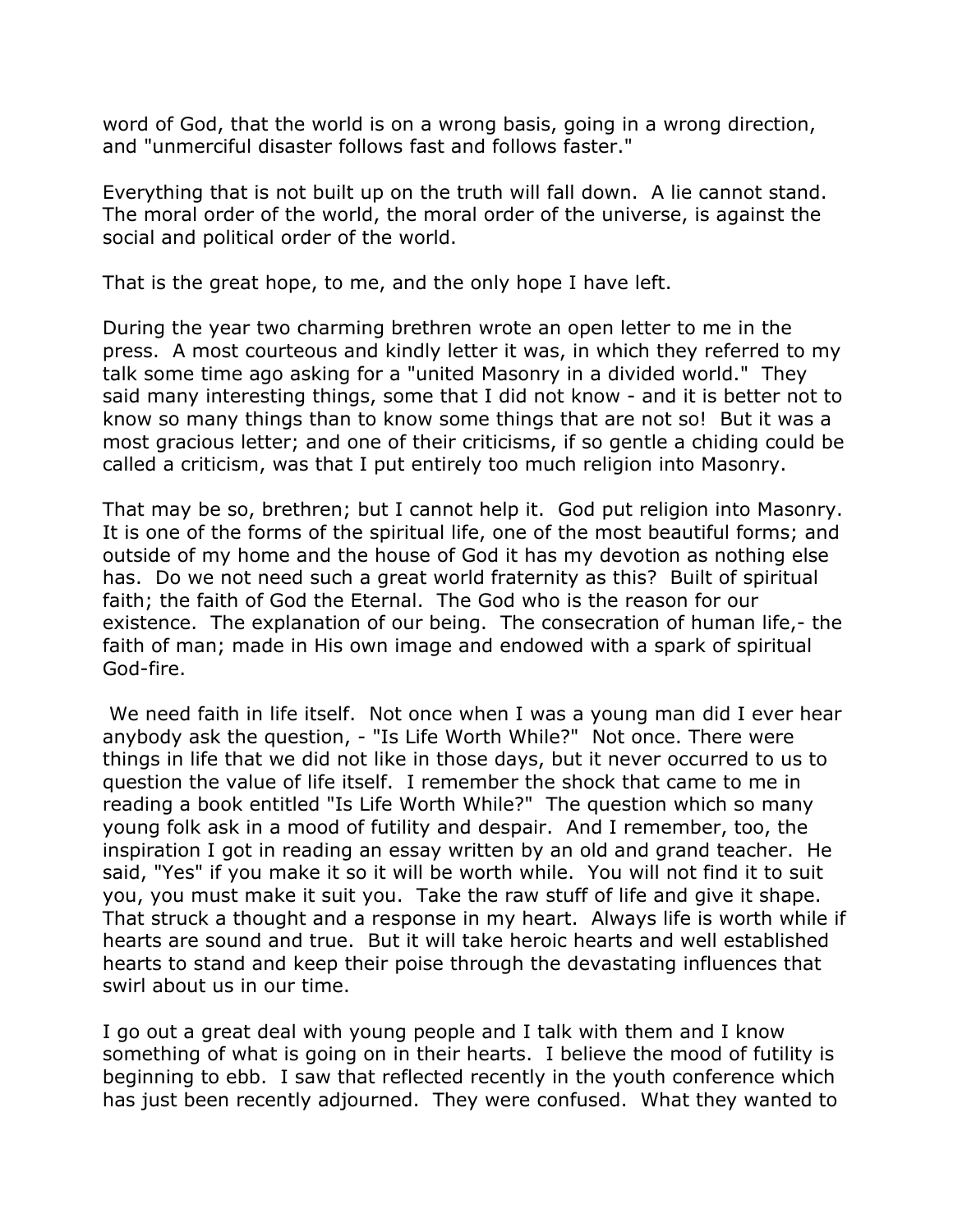do was not to be "anti" this and "anti" that and "anti" the other thing. They did not want to pass resolutions condemning one idea or another but only to be positive, to have aspirations for the things for which we stand. Our principles are the basis of our civilization and it is not necessary to be "anti" this and "anti" that. They wanted to live up to those principles and stand by them, and make them fruitful in our own society.

That is the best effect of democracy on your side of the border or on ours. And speaking of that border,- it is invisible but so many Canadian clergymen are coming down and taking the finest churches in the United States that I am in favour of a patrol along that border!

I don't want to seem pessimistic because no Mason has a right to be that. No man who believes in God will lose hope nor will he let any other man lose hope. God is our great hope. This is His world. It is in His hands. It has not slipped out of His hands and it will not. We are at the end of an era; in the chaos and confusion that always attends another era which is about to be born. It will be different. It will not fit your fashion or mine, perhaps, but our business is to know what way God is going and to get things out of God's way. I love the story about Lloyd George as told in the biography of my friend, Mr. Spender. One night in his room, during the World War, the men of Scotland Yard warned him to be very careful of plots and movements to take his life. When he heard that he burst out singing a Welsh hymn. If you ever in your life heard singing, he could sing just like an angel! Many a sing-song I have had in his home. When he had finished singing his hymn the men near said to him, "You don't seem to be alarmed by this information." He replied, "Not at all, I love it. When in time of tumult I am happy because I remember a saying of an old Welsh Preacher that when there is tumult and overturning in the town, Brothers, it means that there is a vast divine movement above. Something new is trying to break into human life - some word that God is trying to speak to us."

That story has done me no end of good. I cannot quite hear the word that God would speak for the new time which we are entering. It may be that not any of my associates can hear it. Our mind is too full of the past to listen to that newer word, but I believe, with Emerson, that there will be minds and hearts to hear that newer word, when dictators will be "gone with the wind," when there will be a re-birth of the human soul, - with the spark of God-fire.

Liberty and justice and human society will be organized on a higher basissomething nearer the spirit of Freemasonry and the faith of the Christian Church.